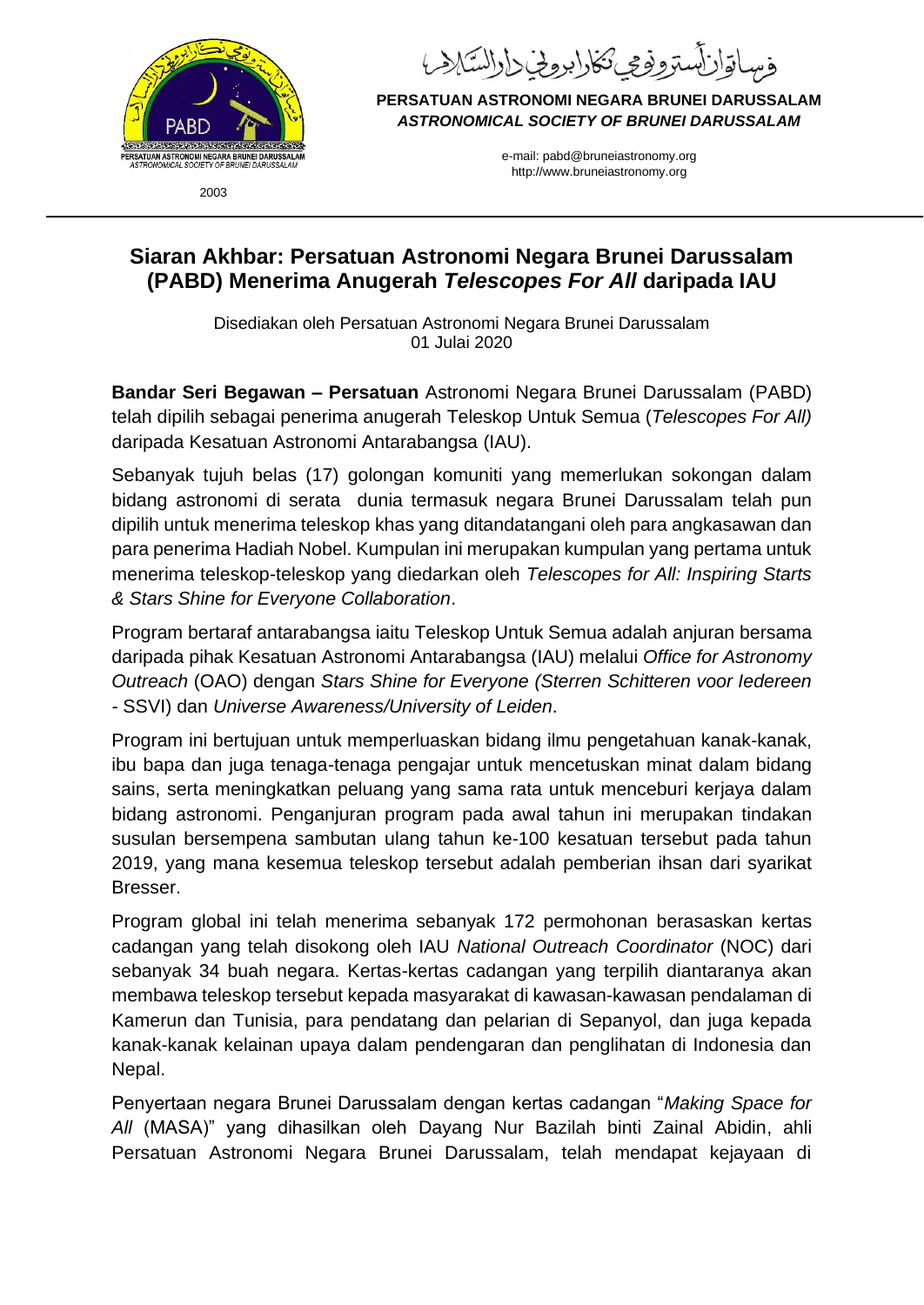peringkat antarabangsa untuk menerima anugerah berupa sebuah teleskop daripada IAU.



**Atas:** Dayang Nur Bazilah binti Zainal Abidin, ahli Persatuan Astronomi Negara Brunei Darussalam (PABD), selaku penerima anugerah *Telescopes for All* daripada Kesatuan Astronomi Antarabangsa (IAU).

MASA mengusulkan rancangan tindakan jangka masa pendek bagi salah satu inisiatif PABD dalam mendekatkan astronomi serta meningkatkan minat pendidikan Sains, Teknologi, Kejuruteraan dan Matematik (STEM) di kalangan masyarakat khususnya menyasarkan kepada golongan kanak-kanak kelainan upaya dan kaum perempuan di negara Brunei Darussalam.

Sebanyak 17 cadangan yang terpilih untuk menerima anugerah berupa sebuah teleskop daripada IAU adalah seperti berikut: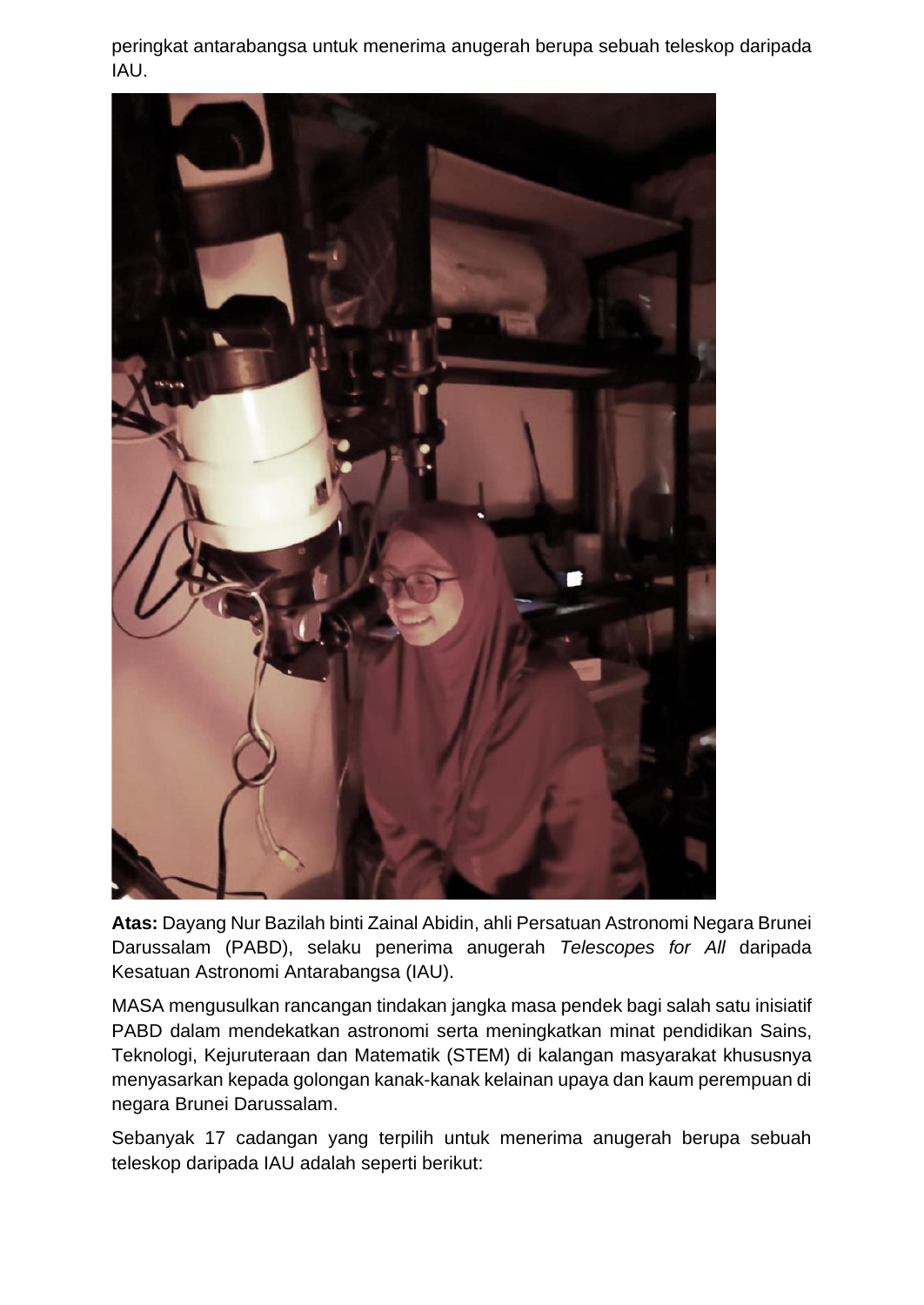- *Telescopes for All in the heart of Argentina*, Villa Mercedes Astronomy Club, **Argentina**
- *Seichu-Jurá Project*, Sociedade de Astronomia do Maranhão, Brazil
- *Making Space for All* (MASA), Persatuan Astronomi Negara Brunei Darussalam
- Telescopes for All in Cameroon, Bilingual Secondary School, Cameroon
- *A Telescope for the Mangilaluk School in Tuktoyaktuk,* Canada
- *Telescopes for All in Chile,* "Hermanos Carrera" School, Angol, Los Lagos Region, Chile
- *Telescopes for All in the Dominican Republic,* ASTRODOM, Dominican Republic
- *Telescopes for All in Haiti,* Haiti, Groupe Astro-Jeunes-Ado, Haiti
- *The Universe for Everyone, Andromeda,* Ahmad Dahlan University, Indonesia
- *Astronomy is Open to Everyone*, Asif n Ait Bounouh Association for Culture and Awareness, Morocco
- *Telescopes for All in Nepal,* Blind Rocks!, Nepal
- *Telescopes for All in Panama*, Panama Rainforest Discovery Center, Panama
- *Mirando al Cielo,* Paraguay
- *Telescopes for All in Peru,* Huaycán Cultural, Peru
- *Socio-educative support for migrant and refugee children,* Sepanyol
- *Telescopes for All* in Tunisia, Enfidha Astronomy Club, Tunisia
- *Astronomy for All,* Saigon Astrokids (SAK), Vietnam

Setiap teleskop yang dianugerahkan akan dilengkapi dengan sebuah kamera digital bagi membolehkan para penerima anugerah melaksanakan cadangan program mereka dengan mengongsikan maklumat yang diperolehi dari teleskop tersebut kepada masyarakat secara dalam talian (*online*) semasa pandemik wabak COVID-19 ini.

Semua teleskop akan dijangka dihantar kepada para penerima anugerah pada akhir bulan September 2020.

----- TAMAT ------

**Pertanyaan Lanjut:**

**Awang Hazarry bin Hj Ali Ahmad** Setiausaha Agung, Persatuan Astronomi Negara Brunei Darussalam Selaku *National Outreach Coordinator, the International Astronomical Union (IAU)* Tel: +6738820277 E-mel: [hazarry@bruneiastronomy.org](mailto:hazarry@bruneiastronomy.org)

**Pengumuman Rasmi oleh IAU**: <https://iau.org/news/announcements/detail/ann20026/>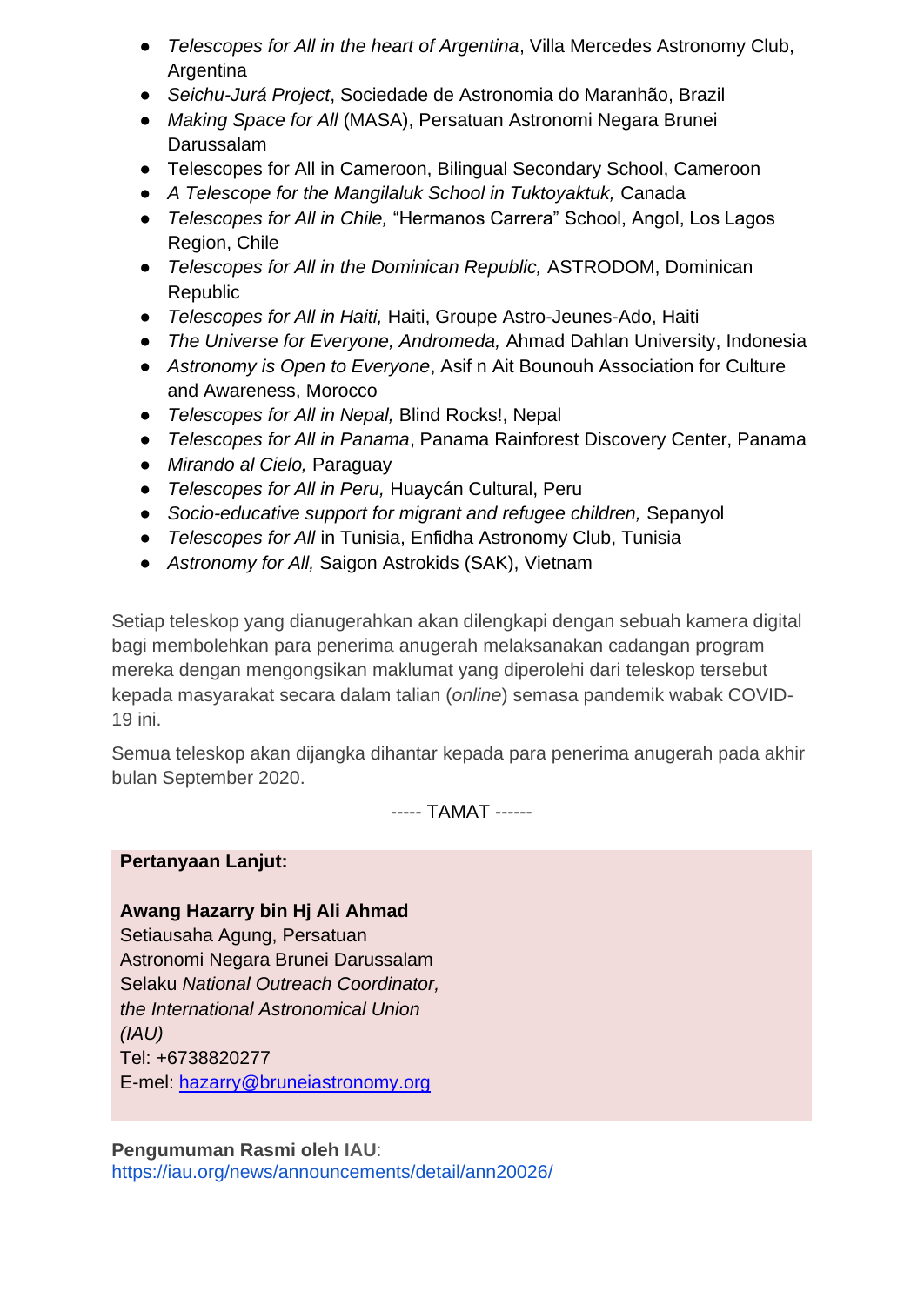

لستوفوعي تكارا بروخي دارالسكه

**PERSATUAN ASTRONOMI NEGARA BRUNEI DARUSSALAM** *ASTRONOMICAL SOCIETY OF BRUNEI DARUSSALAM*

> e-mail: pabd@bruneiastronomy.org http://www.bruneiastronomy.org

## **Press Release: Astronomical Society of Brunei Darussalam Receives Telescopes for All Award by IAU**

By the Astronomical Society of Brunei Darussalam 01st July 2020

**Bandar Seri Begawan – The** Astronomical Society of Brunei Darussalam (PABD) was selected as one of the global award recipients of the Telescopes for All by International Astronomy Union (IAU).

17 communities of underrepresented groups around the world including Brunei Darussalam have been selected to receive telescopes signed by astronauts and Nobel Laureates. This is the first group of telescopes to be distributed by the Telescopes for All: Inspiring Stars & Stars Shine for Everyone Collaboration.

Telescopes for All is a collaboration between the International Astronomical Union Office for Astronomy Outreach (OAO), Stars Shine for Everyone (Sterren Schitteren voor Iedereen, SSVI) and [Universe Awareness/](https://www.unawe.org/)University of Leiden. The programme seeks to broaden the horizons of children, parents, and educators alike, to spark an interest in science, and to promote equal opportunities for pursuing a career in astronomy. The Telescopes for All programme is one of the legacy actions arising from the IAU100 celebrations and follows the successful collaboration in 2019. The 17 telescopes were donated by [Bresser.](https://www.bresser.de/)

The programme received 172 applications endorsed by the IAU National Outreach Coordinators (NOCs) from 34 countries. The selected proposals will bring telescopes to children in rural areas in Cameroon and Tunisia, migrants and refugees in Spain, and children with hearing and visual impairments in Indonesia and Nepal, to name just a few.

Brunei Darussalam participation in the programme with the proposal "Making Space for All (MASA)" by Dayang Nur Bazilah binti Zainal Abidin, member of the Astronomical Society of Brunei Darussalam, has emerged as one of the 17 international recipients to receive a set of telescope by IAU.

2003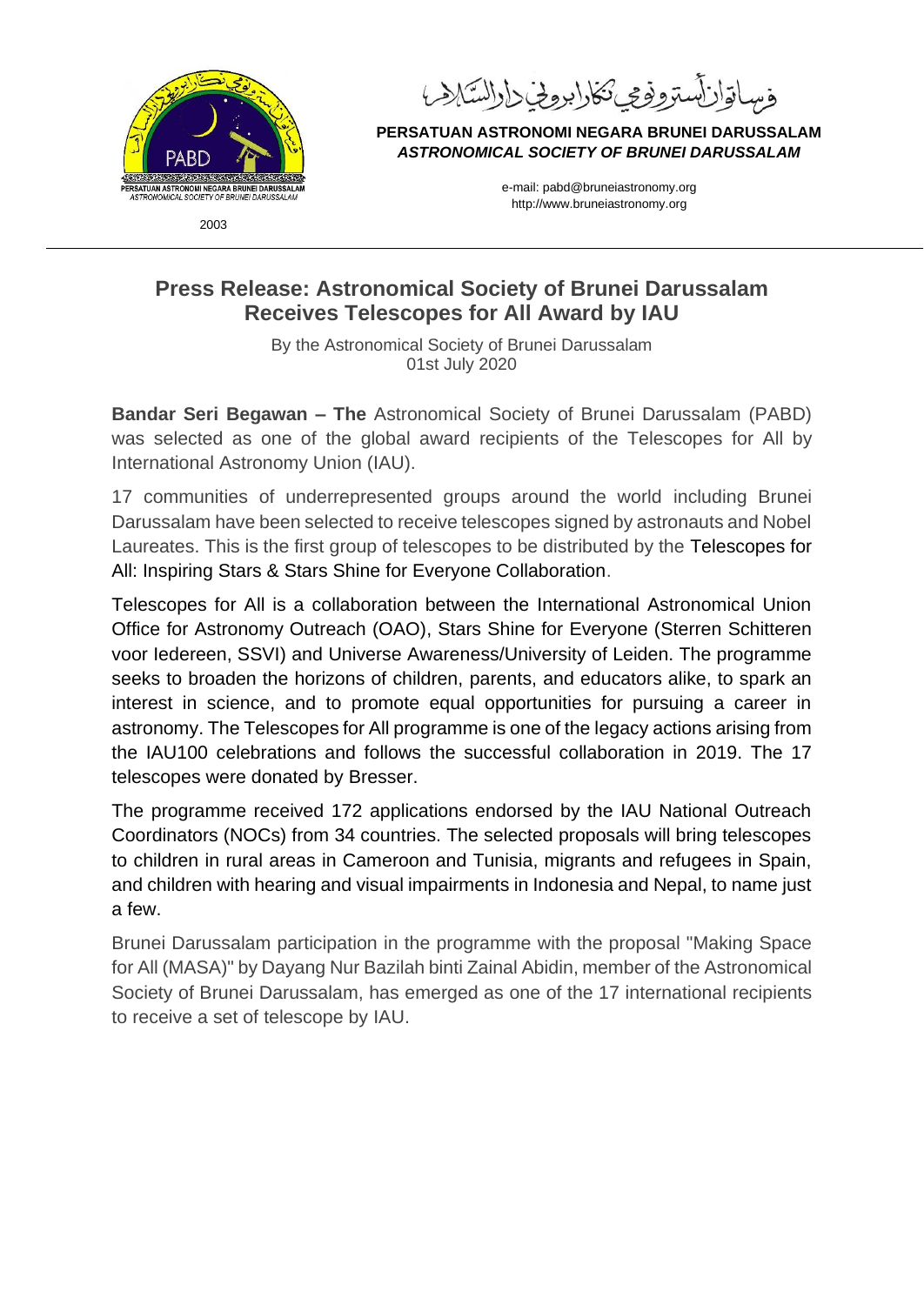

**Above:** Dayang Nur Bazilah binti Zainal Abidin, member of the Astronomical Society of Brunei Darussalam (PABD), as one of the global Telescope for All award recipients by the International Astronomical Union (IAU)

MASA is a proposed short-term action plans for one of the PABD's initiatives to encourage the development of astronomy and enhancing the interest of Science, Technology, Engineering and Mathematics (STEM) education to the community, especially for the children with disabilities and women in Brunei Darussalam.

The telescopes have been awarded to the following proposals: